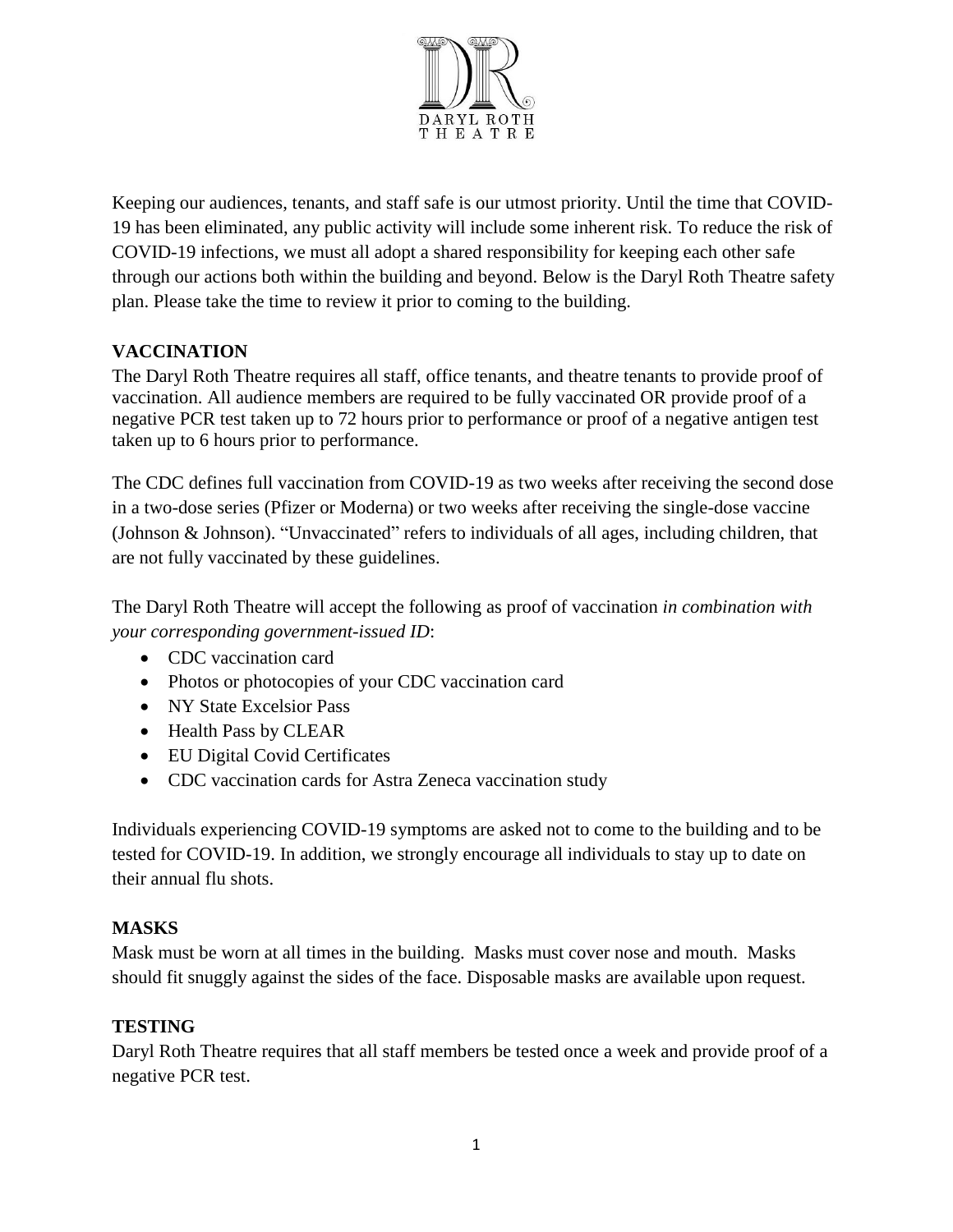

Under union mandate all members of the production's teams, including but not limited to actors, directors, stage managers, designers, and backstage crew, will also be tested once a week. Productions, not the Daryl Roth Theatre, are responsible for enforcing union rules.

## **HVAC**

The Daryl Roth Theatre has enhanced our fresh air filtration. Additionally, to mitigate the risk of airborne infection we have installed MERV-13 filters, which are changed monthly. The Daryl Roth Theatre has installed a REVE Halo UV-C Air Treatment System in the HVAC ducts. The system disinfects the air with ionized hydro-peroxide output to kill airborne microbials. Additionally, we have added portable HEPA air purifiers to small areas that may see high traffic, such as bathrooms and dressing rooms.

### **CLEANING**

The Daryl Roth Theatre has a full-time porter who cleans and disinfects daily. High-touch areas, such as lobbies and bathrooms, are cleaned multiple times a day. Our facility staff maintain a cleaning log that includes the date, time, and scope of cleaning and disinfection. The Daryl Roth Theatre provides training on cleaning procedures and best practices to all parties. Disinfecting wipes will be available in the bathroom both for the user's own comfort and to increase frequency of cleaning. All public restrooms have automatic touchless faucets, soap dispensers, and toilet flushers.

A list of the EPA-approved cleaning products is available upon request.

Whenever possible, equipment should not be shared in the offices or by theatre staff. If it is necessary to share equipment, it must be wiped down and sanitized before and after each use.

### **HAND SANITIZATION**

Sanitization stations are available at the theatre entrance and public areas. All hand sanitizer provided at the Daryl Roth Theatre contains 60% or more alcohol. The bathrooms have hand washing signage reminding guests to wash hands with soap and water for at least 20 seconds.

### **RESPIRATORY ETIQUETTE**

Because infectious diseases are spread by droplets expelled from the mouth and nose, individuals should exercise appropriate respiratory etiquette by covering their nose and mouth when sneezing, coughing, and yawning.

#### **SELF-HEALTH SCREENING**

Staff and guests are asked to self-monitor their health. If an individual has a temperature of 100.4°F or higher, exhibits COVID-19 symptoms, has been exposed to someone with symptoms,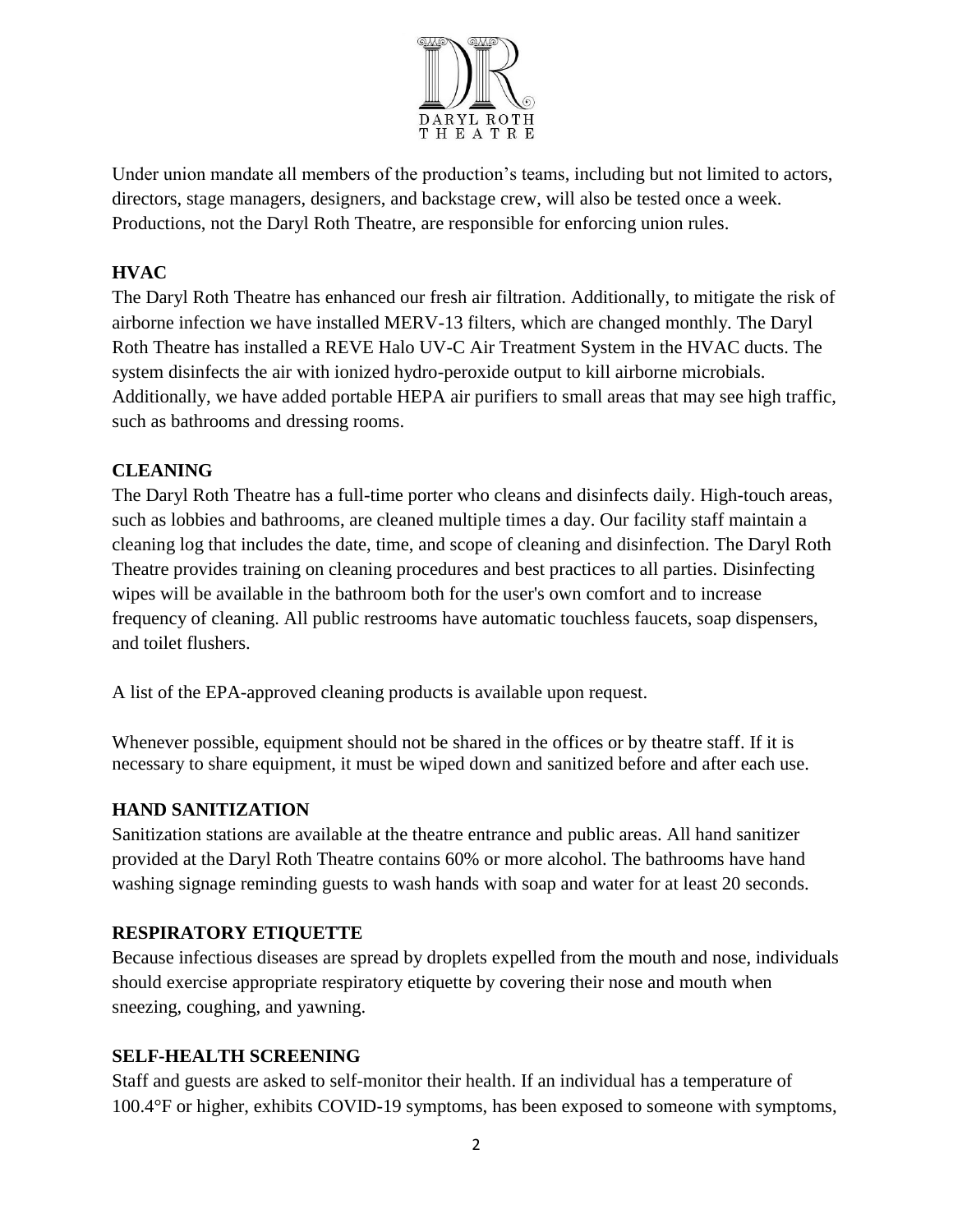

or has tested positive for COVID-19 within the past 14 days, they are asked not to come to the building.

The Daryl Roth Theatre management staff are certified as Covid Safety Managers and are responsible for enforcing compliance of the Daryl Roth Theatre safety plan. Individuals who do not comply with safety measures will be asked to leave without a refund. Delivery personnel who will be spending less than five minutes at the venue are required to wear a mask but are exempt from further guidelines.

Office tenants and individual productions are required to have a Covid Safety Managers to oversee their employees and enforce their Covid safety plans.

### **SOCIAL DISTANCING**

At this time, the state has relaxed social distancing requirements. However, we ask that individuals continue, whenever possible, to maintain social distancing.

The Daryl Roth Theatre and the DR2 Theatre are running at 100% capacity.

# **COMMUNICATION**

The Daryl Roth Theatre will continue to communicate health and safety updates through messaging on our website, signage throughout the building, and email updates.

# **CONTACT TRACING**

Contact tracing for the audience will be maintained through the point of sale. We ask patrons to always include their phone numbers with their orders.

Daryl Roth Theatre employees are required to notify their Covid Safety Managers and direct supervisor if they receive a positive COVID-19 test. Daryl Roth Theatre management will notify the state and local health departments and cooperate with contact tracing efforts for any potentially exposed employees and guests. Confidentiality will be maintained as required by state and federal law.

Office and theatre tenants are required to inform Daryl Roth Theatre management if anyone on their staff tests positive for COVID-19. The tenant is required to notify the state and local health departments and cooperate with contact tracing efforts for any potential exposures.

# **EXPOSURE/QUARANTINE**

As of July 27, 2021, the CDC recommends that if someone who is fully vaccinated comes into close contact with someone who is suspected of or confirmed with COVID-19, they should get a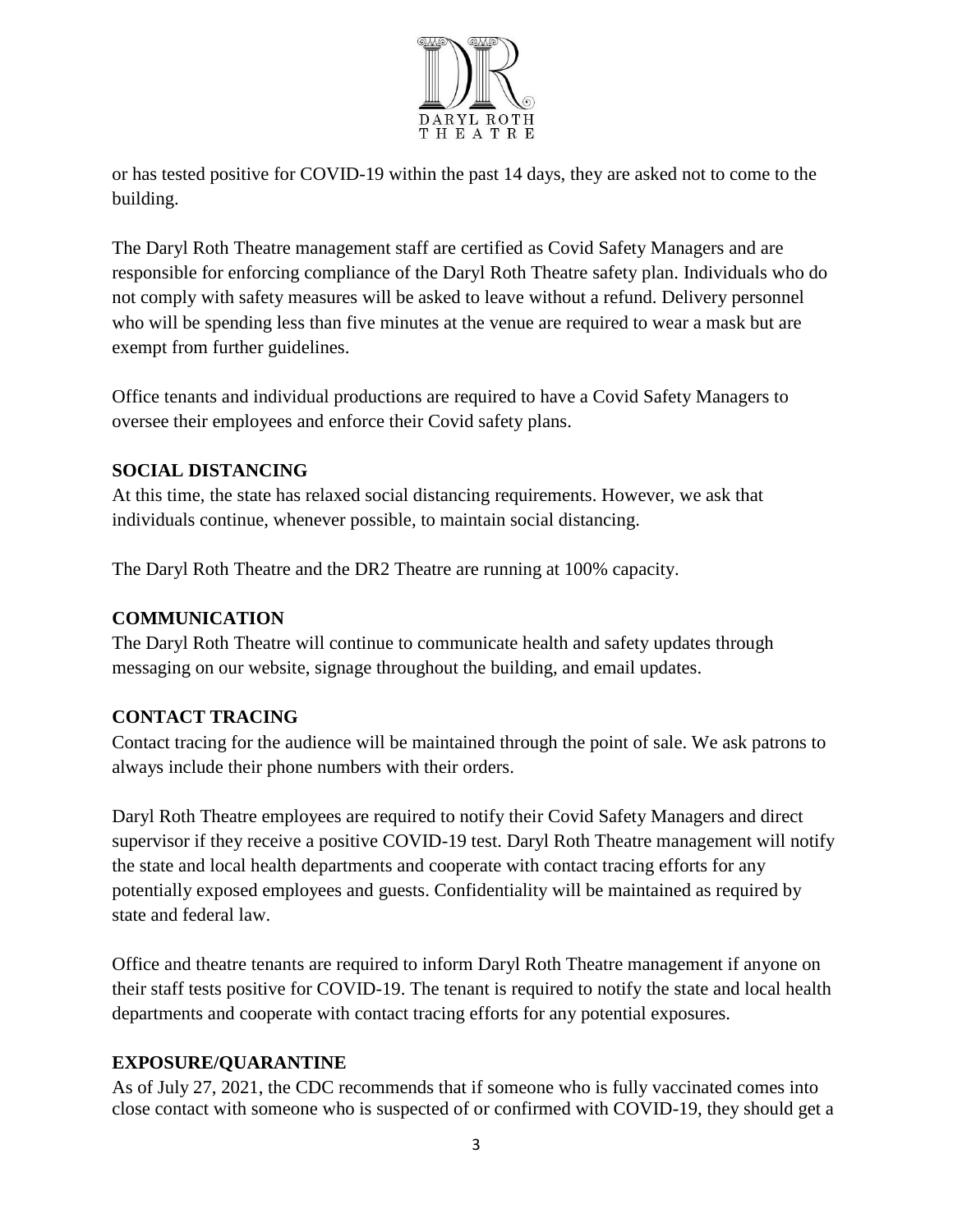

Covid test 3-5 days after exposure. They should also wear a mask in public indoor settings for 14 days or until they receive a negative test.

Vaccinated individuals who test positive for COVID-19 will need to isolate for 10 days. They can return to the building after they have consulted their medial professional and received a negative PCR test.

Unvaccinated individuals must quarantine for a full 14 days if exposed to a person who has tested positive for COVID-19. They can return to the building after they have received a negative PCR test and confirmation from their medical provider.

Please refer to the CDC website for the most current and accurate updates.

### **OFFICE VISTORS**

Visitors to the offices at the Daryl Roth Theatre are required to have proof of vaccination or proof of a negative PCR test taken up to 72 hours prior to their visit or proof of a negative antigen test taken up to 6 hours prior to their visit. Office tenants should keep copies of the proof along with the appropriate contact tracing information in their offices.

Visitors will need to be met in the lobby by the office tenant and escorted to their destination. No visitors are allowed backstage of the theatres.

Daryl Roth Theatre management reserves the right to turn away any visitors who exhibit symptoms of COVID-19.

### **D-LOUNGE**

Only patrons with tickets to a performance at the Daryl Roth Theatre will be permitted into the D-Lounge. Due to the intimate nature of the D-Lounge and the necessity for individuals to unmask to consume beverages, we cannot accommodate those who are unvaccinated in the lounge. Masks need to be worn in the D-Lounge when not actively drinking.

Outside food and drinks are not allowed in the venue. However, you may bring a sealed bottle of water.

### **CONTINUED DILIGENCE**

Please continue to follow these recommended guidelines inside and outside the Daryl Roth Theatre, as each person's decisions affect not only their individual safety but that of their colleagues.

- Avoid crowded indoor events or gatherings
- Wear a mask when away from home, particularly on mass transit
- Use hand sanitizer each time you come into and out of the workplace, throughout the day, and after touching common surfaces